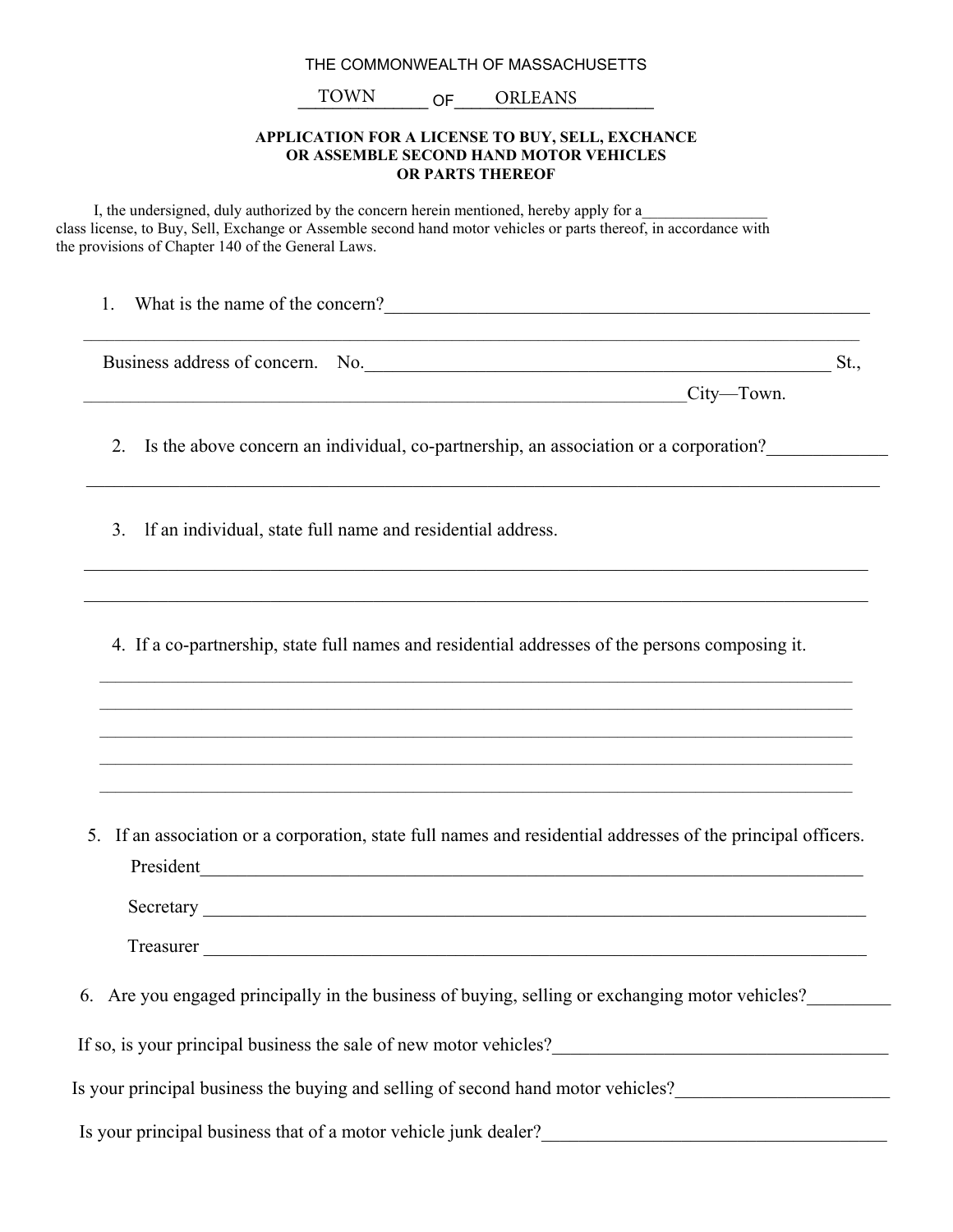| 7. Give a complete description of all the premises to be used for the purpose of carrying on the business.     |                                                             |
|----------------------------------------------------------------------------------------------------------------|-------------------------------------------------------------|
|                                                                                                                |                                                             |
|                                                                                                                |                                                             |
|                                                                                                                |                                                             |
| 8. Are you a recognized agent of a motor vehicle manufacturer? (Yes or No)                                     |                                                             |
| If so, state name of manufacturer                                                                              |                                                             |
| 9. Have you a signed contract as required by Section 58, Class $1?$ (Yes or No)                                |                                                             |
|                                                                                                                |                                                             |
| 10. Have you ever applied for a license to deal in second hand motor vehicles or parts thereof?<br>(Yes or No) |                                                             |
|                                                                                                                |                                                             |
| Did you receive a license?<br><u>License</u>                                                                   | For what year?                                              |
|                                                                                                                |                                                             |
| (Yes or No)                                                                                                    |                                                             |
| 11. Has any license issued to you in Massachusetts or any other state to deal in motor vehicles or part therof |                                                             |
|                                                                                                                |                                                             |
| $ever been suspended or revoked?$ (Yes or No)                                                                  |                                                             |
|                                                                                                                |                                                             |
|                                                                                                                |                                                             |
|                                                                                                                |                                                             |
|                                                                                                                |                                                             |
| Sign your name in full                                                                                         |                                                             |
|                                                                                                                | (Duly authorized to represent the concern herein mentioned) |
|                                                                                                                | Residence                                                   |
|                                                                                                                | <b>IMPORTANT</b>                                            |
|                                                                                                                | EVERY QUESTION MUST BE ANSWERED WITH                        |
|                                                                                                                | FULL INFORMATION, AND FALSE STATEMENTS                      |
|                                                                                                                | HEREIN MAY RESULT IN THE REJECTION OF                       |
|                                                                                                                | YOU'RE APPLICATION OR THE SUBSEQUENT                        |

NOTE: lf the applicant has not held a license in the year prior to this application, he must file a duplicate of the application with the registrar. (See Sec. 59)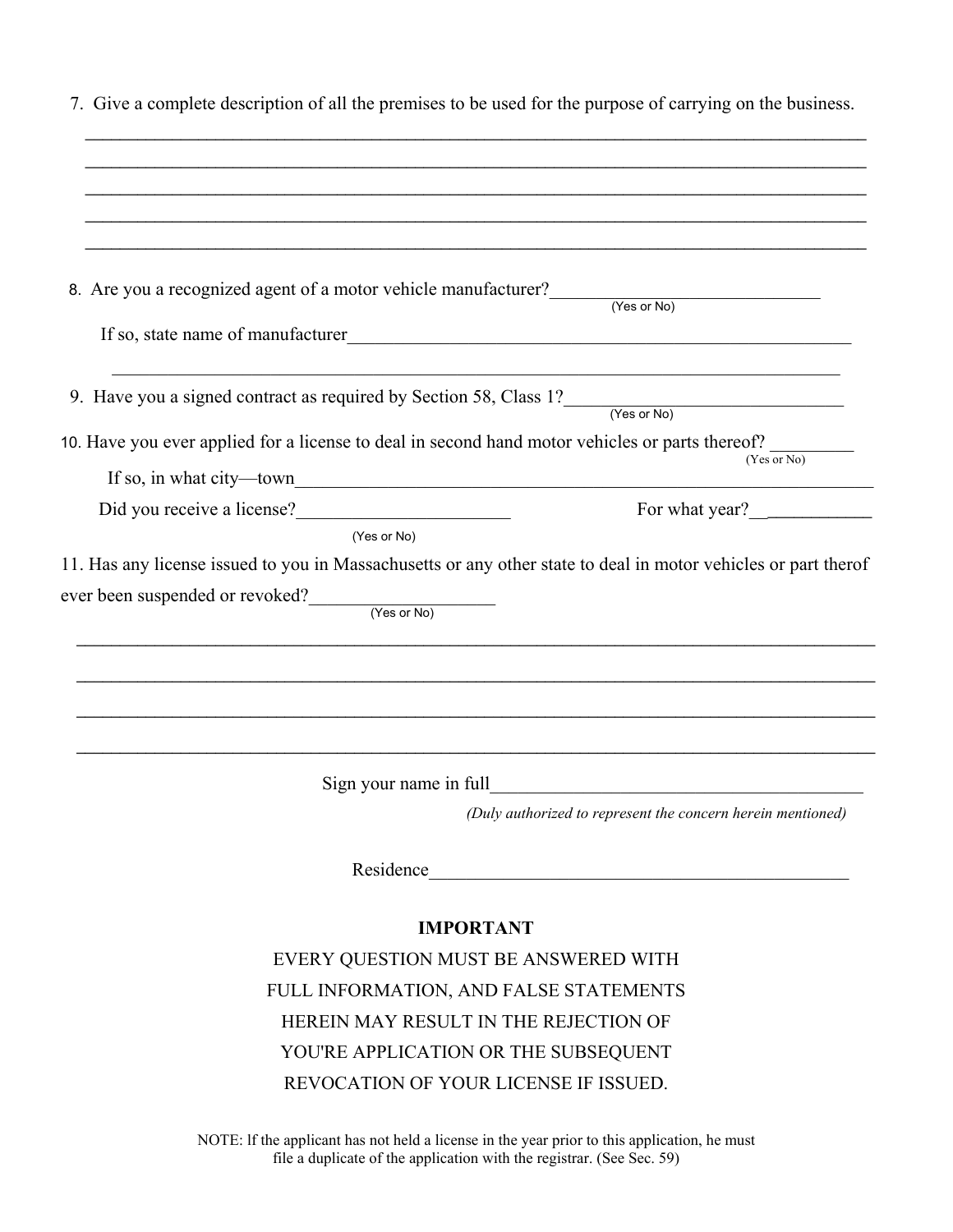## **APPLICANT WILL NOT FILL THE FOLLOWING BLANKS**

Application after investigation\_\_\_\_\_\_\_\_\_\_\_\_\_\_\_\_\_\_\_\_\_\_\_\_\_\_\_\_\_\_\_

Approved or Disapproved

| License No. | granted | Fee \$ |
|-------------|---------|--------|
|             | Signed  |        |
|             |         |        |
|             |         |        |
|             |         |        |

### **CHAPTER 140 OF THE GENERAL LAWS, TER. ED., WITH AMENDMENTS THERETO (EXTRACT)**

Section 57. No person, except one whose principal business is the manufacture and sale of new motor vehicles but who incidentally acquires and sells second hand vehicles, or a person whose principal business is financing the purchase of or insuring motor vehicles but who incidentally acquires and sells second hand vehicles, shall engage in the business of buying, selling, exchanging or assembling second hand motor vehicles or parts thereof without securing a license as provided in section fifty-nine. This section shall apply to any person engaged in the business of conducting auctions for the sale of motor vehicles.

 $\frac{1}{2}$  , and the contribution of the contribution of the contribution of the contribution of the contribution of the contribution of the contribution of the contribution of the contribution of the contribution of the c

Section 58. Licenses granted under the following section shall be classified as follows:

Class 1. Any person who is a recognized agent of a motor vehicle manufacturer or a seller of motor vehicles made by such manufacturer whose authority to sell the same is created by a written contract with such manufacturer or with some person authorized in writing by such manufacturer to enter into such contract, and whose principal business is the sale of new motor vehicles, the purchase and sale of second hand motor vehicles being incidental or secondary thereto, may be granted an agent's or a seller's license; provided, that with respect to second hand motor vehicles purchased for the purpose of sale or exchange and not taken in trade for new motor vehicles, such dealer shall be subject to all provisions or this chapter and of rules and regulations made in accordance therewith applicable to holders of licenses of class 2.

Class 2. Any person whose principal business is the buying or selling of second hand motor vehicles may be granted a used car dealer's license.

Class 3. Any person whose principal business is the buying of second hand motor vehicles for the purpose of remodeling, taking apart or rebuilding the same, or the buying or selling of parts of second hand motor vehicles or tires, or the assembling of second hand motor vehicle parts, may be granted a motor vehicle junk license.

SECTION 59. The police commissioner in Boston and the licensing authorities in other cities and towns may grant licenses under this section which will expire on January first following the date of issue unless sooner revoked. The fees for the licenses shall be fixed by the licensing board or officer, but in no case shall exceed \$100. dollars. Application for license shall be made in such form as shall be approved by the registrar of motor vehicles, in sections fifty-nine to sixty-six, inclusive, called title registrar, and if the applicant has not held a license in the year prior *to* such application. such application shall be made in duplicate, which duplicate hall be filed with the registrar. No such license shall be granted unless the licensing board officer is satisfied from an investigation of the facts stated in the application and any other information which they may require of the applicant, that he is a proper person to engage in the business specified in section fifty-eight in the classifications for which he has applied, that said business is or will he his principal business, and that he has available a place of business suitable for the purpose. The license shall specify all the premises to be occupied by the licensee for the purpose of carrying on the licensed business. Permits for a change of situation of the licensed premises or for addition thereto may be granted at any lime by the licensing board or officer in writing, a copy of which shall be attached to the license., Cities and towns by ordinance or by-taw may regulate the situation of the premises of licenses within class 3 as defined in section fifty-eight, and all licenses and permits issued here under to persons within said class 3 shall be subject to the provisions of ordinances and by-laws which are hereby authorized to be made. No license or permit shall be issued here under to a person within said class 3 until after a hearing, of which seven days notice shall have been given to the owners of property abutting on the premises where such license or permit is proposed to be exercised. All licenses granted under this section shall be revoked by the licensing board or officer if it appears, after hearing, that the licensee is not complying with sections fifty-seven to sixty-nine, inclusive or the rules and regulations made there under; and no new license shall be granted to such person thereafter, nor to any person for use on the same premises, without the approval of the registrar. The hearing may be dispensed with if the registrar notifies the licensing board or officer that a licensee is not so complying. Any person aggrieved by any action of the licensing board or of officer refusing to grant, or revoking a license for any cause may, within ten days after such action, appeal there from lo any justice at the superior court in the county in which the premises sought to be occupied under the license or permit applied for are located. The justice shall, after such notice to the parties as he deems reasonable, give a summary hearing on such appeal, and shall have jurisdiction in equity to review ail questions of fact or law and may affirm or reverse the decision of the board or officer and may make any appropriate decree. The decision of the justice shall be final.